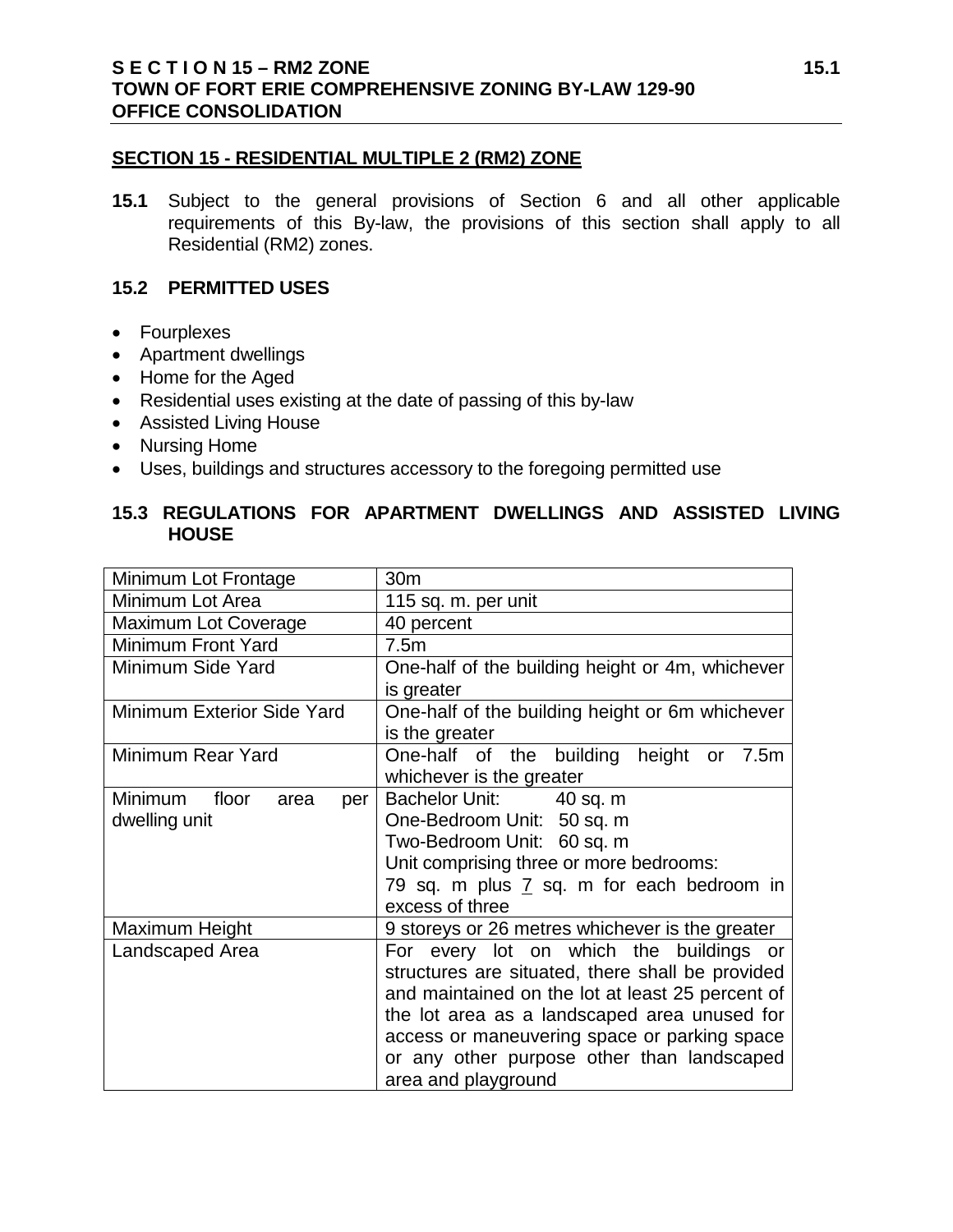#### **15.4 MINIMUM DISTANCE BETWEEN ANY ABUTTING RESIDENTIAL ZONE AND DRIVING LANES OR PARKING AREAS**

- (a) No driving lane shall be closer than 3 metres to any lot line abutting any Residential Zone.
- (b) No parking area shall be closer than 3.0 metres to any lot line abutting any Residential Zone, except that the regulations governing the location of a driving lane and a parking area in relation to a lot line shall not apply to prevent the use of a jointly owned driving lane or parking area which serves two row house dwellings on adjoining lots.

#### **15.5 REGULATIONS FOR FOURPLEXES**

The regulations of Section 14.7 shall apply.

## **EXCEPTIONS TO THE RESIDENTIAL MULTIPLE 2 (RM2) ZONE**

#### **RM2-51(129-1990) 255 High Street**

Nothing shall prevent the continued use of the lands indicated as RM2-51 on Schedule "A" for a senior citizen's complex and uses, buildings and structures accessory thereto and the following special regulations shall apply thereto:

- (a) The maximum number of dwelling units permitted on this land shall be 56 units.
- (b) The minimum front yard shall be 39 metres.
- (c) The minimum side yard abutting the residential zone on the northerly lot line shall be 19 metres.
- (d) The minimum rear yard shall be 60 metres.
- (e) The maximum height for an apartment house shall be 6 storeys.

#### **RM2-53 (129-1990) 1 Albany Street**

Nothing shall prevent the continued use of the lands indicated as RM2-53 on Schedule "A" for an apartment building and uses, buildings and structures accessory thereto and the following special regulation shall apply thereto:

(a) Maximum number of dwelling units: 100

#### **RM2-54 (129-1990) 43 King Street**

Nothing shall prevent the continued use of the lands indicated as RM2-54 on Schedule "A" for non-profit housing and uses, buildings and structures accessory thereto and the following special regulations shall apply thereto:

- (a) The maximum number of dwelling units permitted on this land shall be 50 units.
- (b) The maximum height for an apartment house shall be 5 storeys.
- (c) The minimum side yard abutting the Residential Zone on the southerly lot line shall be 15 metres.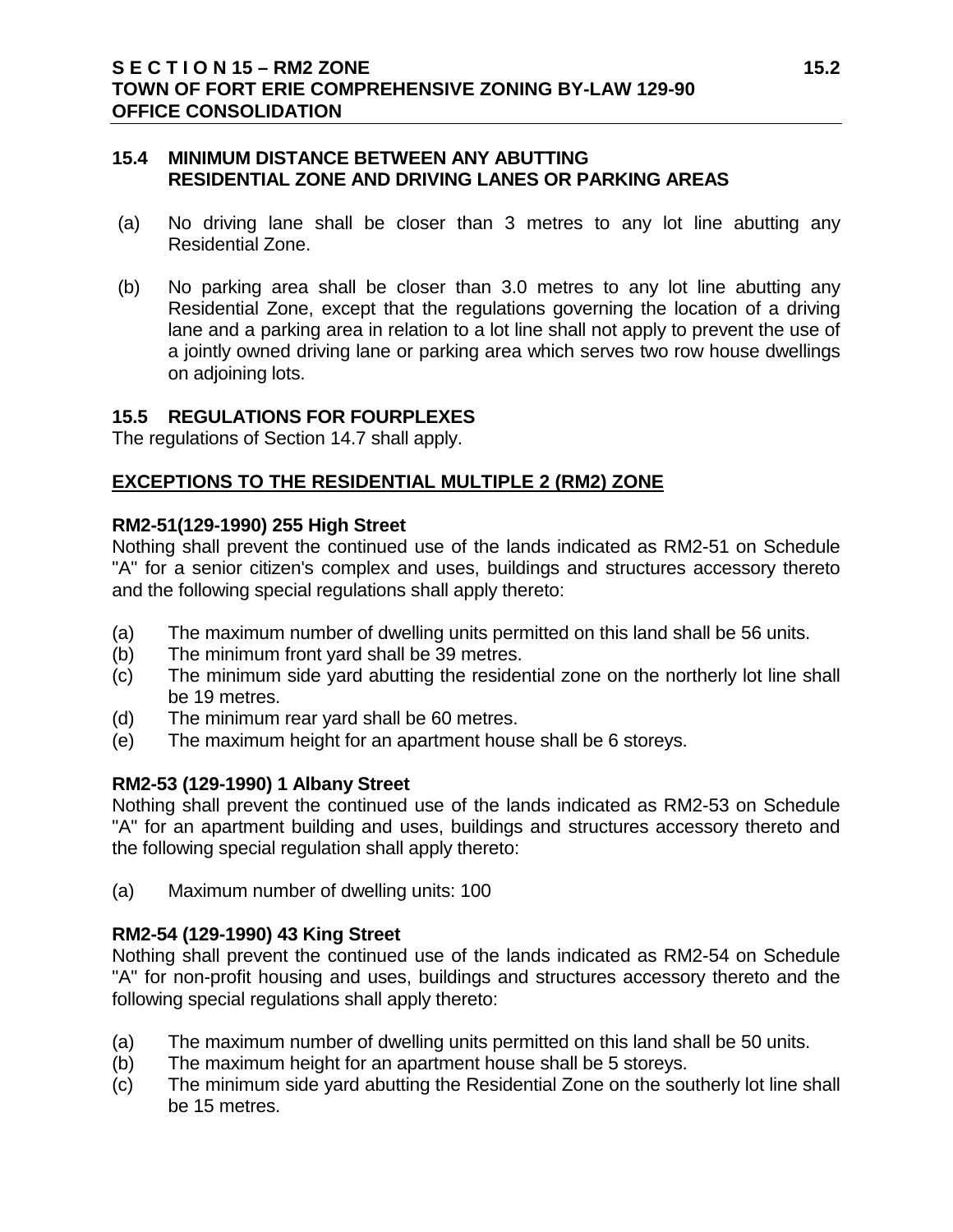#### **S E C T I O N 15 – RM2 ZONE 15.3 TOWN OF FORT ERIE COMPREHENSIVE ZONING BY-LAW 129-90 OFFICE CONSOLIDATION**

- (d) The minimum front yard shall be 50 metres.
- (e) The minimum side yard abutting the northerly lot line shall be 7.5 metres.
- (f) The minimum rear yard shall be 7.5 metres.
- (g) The minimum distance between parking areas and any abutting Residential Zone shall be 9 metres.

## **RM2-58 (9-1991) Hagey Avenue, north side, west of Hospital Drive**

These lands are zoned "Residential Multiple 2 RM2-58 Zone" and all of the provisions that relate to lands zoned "Residential Multiple 2 RM2 Zone" by this by-law shall apply to those lands zoned "Residential Multiple 2 RM2-58 Zone" except:

- (a) that notwithstanding the requirements of Subsection 15.3 the minimum lot area shall be 161 square metres per unit, and;
- (b) that notwithstanding the requirements of Subsection 15.3 the maximum height of the building shall not be greater than 3 storeys.

## **RM2-61(H) (92-1992) Albany Street, north side @ King Street**

These lands are zoned "Residential Multiple 2 Holding RM2(H)-61 Zone". Once the (H) has been removed by Council after the Lakeshore Road Pumping Station has been upgraded to accommodate additional development, the development on this property shall comply with all of the provisions of Section 15 - RM2 Zone Residential Multiple 2 except:

- (a) that notwithstanding the requirements of Subsection 15.2 Permitted Uses, these lands shall only be used for block townhouse dwellings, apartment houses and uses, buildings and structures accessory to the foregoing permitted uses;
- (b) the maximum number of dwellings units shall not be greater than 116 units;
- (c) the minimum lot area shall not be less than 1.2 hectares;
- (d) the minimum lot frontage shall not be less than 165 metres;
- (e) the maximum lot coverage shall not be greater than 30%;
- (f) there shall be provided and maintained on the lot at least 50% of the lot area as a landscaped area, unused for access or maneuvering space or parking space or any other purpose other than landscaped area;
- (g) that notwithstanding the parking requirements in Subsection 6.20 (A) (b), the following requirements shall apply:
	- a minimum of 1.5 parking spaces per dwelling unit shall be provided and maintained on site, and;
	- all block townhouse dwelling units shall have an attached garage, and;
	- a minimum of 1 underground parking space per apartment dwelling unit shall be provided on site.
- (h) the following regulations shall apply to the apartment house;
	- the maximum number of apartment dwelling units shall not be greater than 91 units.
	- The minimum front yard abutting Albany Street shall not be less tan 7.5 metres.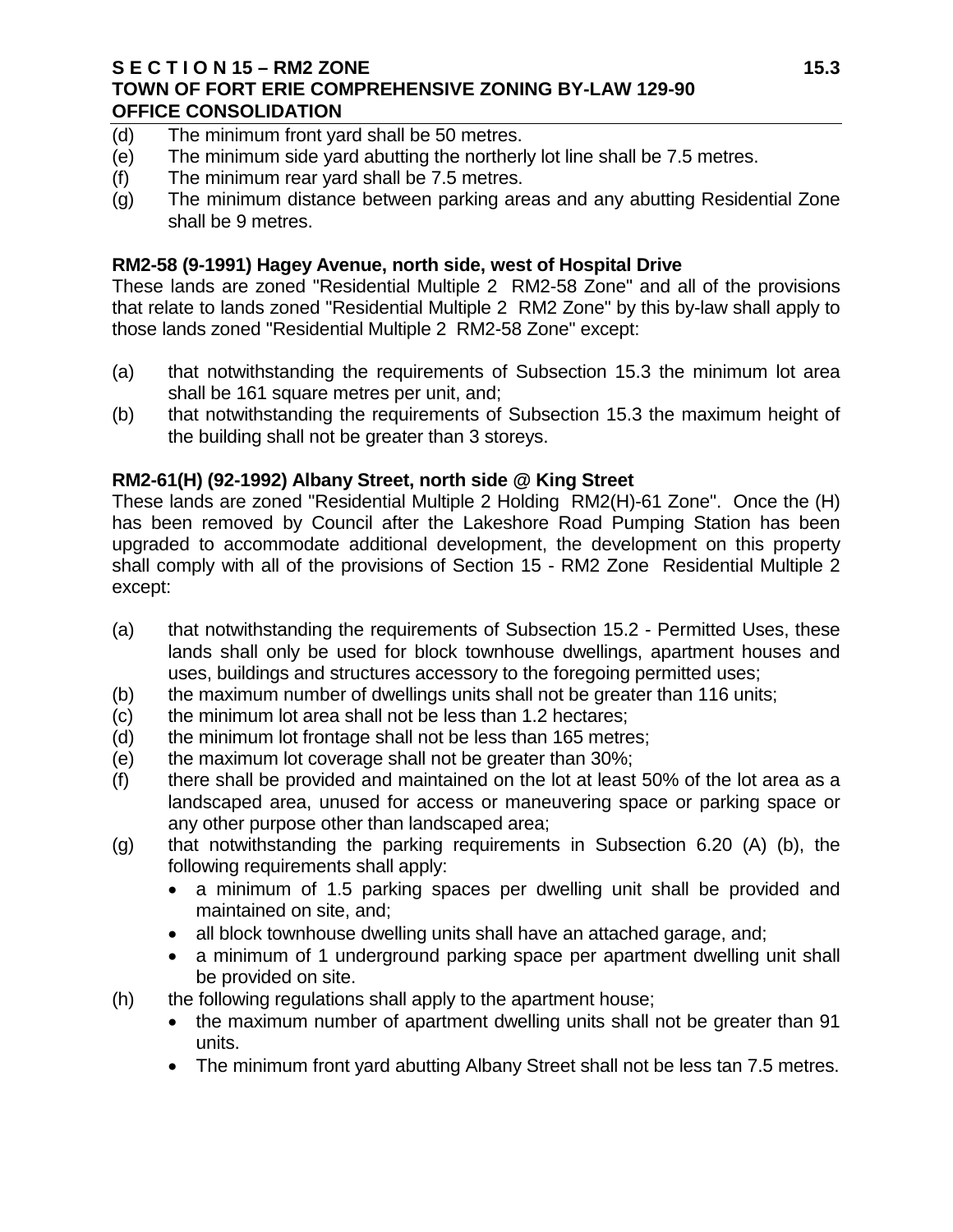#### **S E C T I O N 15 – RM2 ZONE 15.4 TOWN OF FORT ERIE COMPREHENSIVE ZONING BY-LAW 129-90 OFFICE CONSOLIDATION**

- The minimum easterly side yard shall not be less than  $\frac{1}{2}$  of the building height or 7.5 metres whichever is greater.
- The minimum westerly side yard abutting King Street shall not be less than  $\frac{1}{2}$ of the building height or 28 metres whichever is greater.
- The minimum rear vard shall not be less than  $\frac{1}{2}$  of the building height or 7.5 metres whichever is the greater.
- Maximum building height for an apartment house shall not be greater than 10 storeys.
- The minimum floor area per dwelling unit shall not be less than the following:

One Bedroom Unit Two Bedroom Unit 83 square metres Three or more Bedrooms 138 square metres

**Type of Dwelling Unit**<br>
One Bedroom Unit<br>  $\begin{array}{r} \n\text{Minimum Floor Area} \\
\text{One Bedroom Unit} \\
\end{array}$ 

- (i) The following provisions shall apply to the block townhouse units:
	- The minimum front yard abutting Albany Road shall not be less than 7.5 metres on a public street or 6.2 metres on an internal roadway.
	- The minimum side yard shall not be less than 4.5 metres except that any side yard abutting a street shall not be less than 7.5 metres or on an internal roadway shall not be less than 6.7 metres.
	- The minimum rear yard shall not be less than 7.5 metres.
	- The maximum building height shall not be greater than 2 storeys.
	- The minimum floor area shall not be less than the following:

**Type of Dwelling Unit**<br>Two Bedroom Unit **Minimum Floor Area**<br>90 square metres Two Bedroom Unit

Three Bedroom Unit 110 square metres

- The minimum distance between buildings on the same lot the face of one townhouse shall not be closer to any side of any other townhouse than 9 metres; any face of any townhouse shall not be closer than 15 metres to any face of another townhouse; any side of any townhouse shall not be closer than 4 metres to any side of any other townhouse.
- The maximum number of units in a row shall not be greater than 8.
- The minimum lot area shall not be less than 270 square metres per unit.

# **RM2-63(H) (129-1990) Albert Street, east side, north of Albany Street**

*Repealed by By-law 106-2002*

# **RM2-64 (272-1990) 757 Nancy Road**

These lands are zoned "Residential Multiple-2 RM2-64 Zone" and all of the provisions that relate to lands zoned "Residential Multiple 2 RM2 Zone" by this by-law shall apply to those lands zoned "Residential Multiple-2 RM2-64 Zone" except:

(a) that notwithstanding the requirements of Subsection 15.2, these lands shall be used for an apartment house with not more than 54 dwelling units and uses, buildings and structures accessory to the apartment house, and;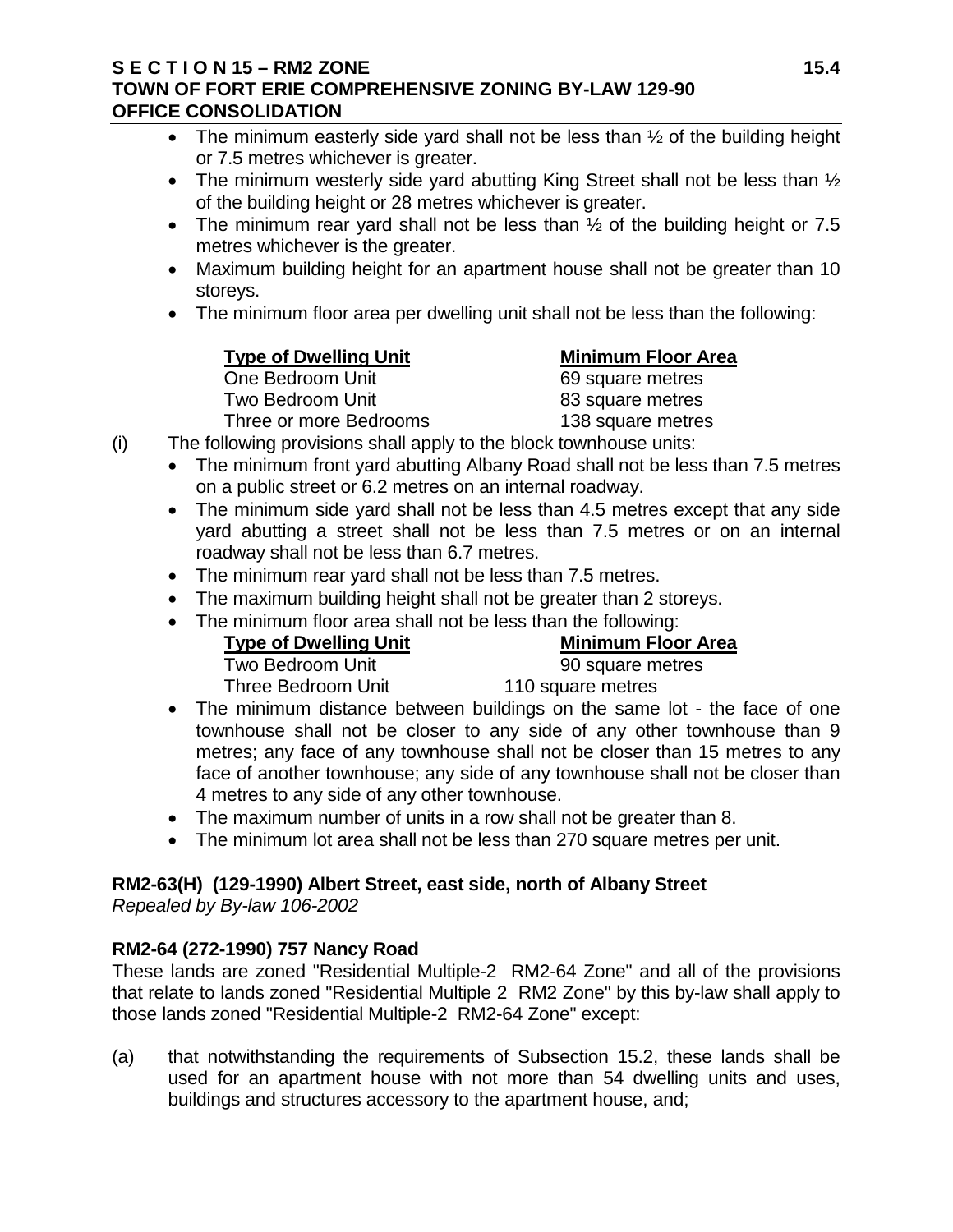#### **S E C T I O N 15 – RM2 ZONE 15.5 TOWN OF FORT ERIE COMPREHENSIVE ZONING BY-LAW 129-90 OFFICE CONSOLIDATION**

- (b) that notwithstanding the requirements of Subsection 15.3, the minimum lot frontage shall not be less than 21.2 metres, and;
- (c) that notwithstanding the requirements of Subsection 15.3, the minimum side yard shall not be less than 7.5 metres, and;
- (d) that notwithstanding the requirements of Subsection 15.3, the minimum rear yard shall not be less than 7.5 metres, and;
- (e) that notwithstanding the requirements of Subsection 15.3, the maximum height shall not be greater than 5 storeys.

## **RM2-65(H) (30-1991) Dominion Road, north side @ Albert Street**

*Repealed and replaced by By-law 134-2002*

# **RM2-118 (90-1994) 3926 Farr Avenue**

These lands are zoned "Residential Multiple 2 RM2-118 Zone" and all of the provisions that relate to lands zoned "Residential Multiple 2 RM2 Zone" shall apply to those lands zoned "Residential Multiple 2 RM2-118 Zone" on Schedule A except:

- (a) that notwithstanding the list of permitted uses set out in Subsection 15.2 Permitted Uses, the lands shown as "RM2-118 Zone" on Schedule A may only be used for an apartment house containing not more than six (6) apartment dwelling units, and uses, buildings and structures accessory to the foregoing permitted use;
- (b) that notwithstanding the requirements of Subsection 15.3, the minimum lot frontage shall not be less than 31.1 metres, and;
- (c) that notwithstanding the requirements of Subsection 15.3, the minimum lot area shall not be less than 1,414 square metres.

# **RM2-129 (16-1995) 1175 Taylor Avenue (RELOCATED TO C3-129)**

# **RM2-205 (200-1998) 3659 Cutler Street**

These lands are zoned "Residential Multiple 2 RM2-205 Zone" and all of the provisions that relate to lands zoned "Residential Multiple 2 RM2 Zone" shall apply to those lands zoned "Residential Multiple 2 RM2-205 Zone" on Schedule A except:

- (a) That notwithstanding the requirements of Subsection 15.2 (Permitted Uses) these lands may be used for an apartment building with not more than three dwelling units;
- (b) that notwithstanding the requirements of Subsection 15.3, the minimum lot frontage shall not be less than 11.2 metres;
- (c) that notwithstanding the requirements of Subsection 15.3, the minimum lot area shall not be less than 190 square metres per unit;
- (d) that notwithstanding the requirements of Subsection 15.3, the minimum easterly side yard shall not be less than .97 metres and the minimum westerly side yard shall not be less than .99 metres for the existing building.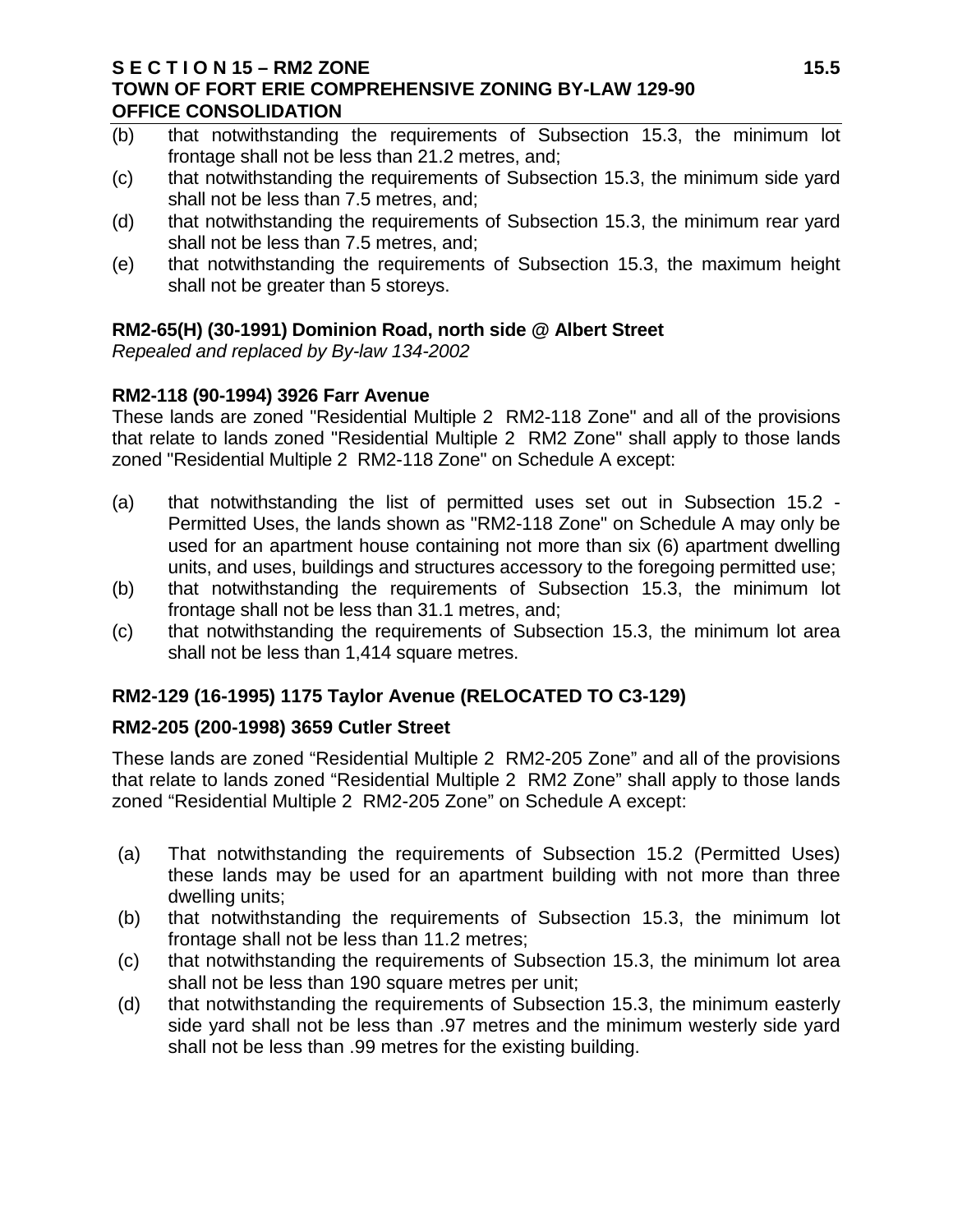#### **S E C T I O N 15 – RM2 ZONE 15.6 TOWN OF FORT ERIE COMPREHENSIVE ZONING BY-LAW 129-90 OFFICE CONSOLIDATION**

## **RM2-215(H) (212-1999) Disher Street, north side, west of Ridge Road North**  *DELETED DECEMBER 9, 2002, REPLACED BY BY-LAW 243-2002*

**RM2-226 (130-2000) Derby Road, west side @ Michener Road** These lands are zoned "Residential Multiple 2 RM2-226 Zone" and all of the provisions that relate to lands zoned "Residential Multiple 2 RM2 Zone" by this By-law shall apply to those lands zoned "Residential Multiple 2 Holding RM2-226 Zone" on Schedule A, except:

- (a) that notwithstanding the permitted uses in Subsection 15.2, apartment dwellings shall only be permitted in the existing buildings on these lands.
- (b) that notwithstanding Subsection 15.3, the minimum lot area shall not be less than 427 square metres/unit.

## **RM2-241(H) (184-2001) 56 Belfast Road South (RELOCATED TO CMU2-241 (H)**

#### **RM2-277 (***Board Order Z 920023)* **Esme Lane and Weber Court**

For the purpose of permitting not more than 26 block townhouse dwelling units, 20 apartment units and 1 cooperative centre.

Lands illustrated, outlined and shown on Schedule "A" as being zoned "Residential Multiple Two - RM2-277" and shall be subject to the following regulations:

| (a) | Maximum Number of Dwelling Units                           | 20 Apartment Units                                  | 26 Block Townhouse Units                |
|-----|------------------------------------------------------------|-----------------------------------------------------|-----------------------------------------|
| (b) | <b>One Cooperative Centre</b>                              |                                                     | Maximum gross floor area of 368         |
| (c) | <b>Minimum Parking Requirements</b>                        | sq. m or 3,961 sq. ft.<br>1.5 spaces/dwelling unit. |                                         |
|     |                                                            | Cooperative Centre.                                 | 1 space/15 sq. m of gross floor area of |
| (d) | Minimum Rear Yard Setback                                  | 32.8 ft.                                            | 10 <sub>m</sub>                         |
| (e) | Minimum Side Yard Setback for                              |                                                     |                                         |
|     | <b>Block Townhouse &amp; Apartment</b><br><b>Dwellings</b> | 19.7 ft                                             | 6m                                      |
|     | except the minimum Side Yard                               |                                                     |                                         |
|     | Abutting an Internal Road shall be 20.9 ft.                | 6.4 <sub>m</sub>                                    |                                         |
|     | Minimum Side Yard Setback for                              |                                                     |                                         |
|     | <b>Cooperative Centre</b>                                  | 32.8 ft.                                            | 10 <sub>m</sub>                         |
| (f) | Minimum Front Yard Setback on a                            |                                                     |                                         |
|     | Street or an Internal Roadway for                          |                                                     |                                         |
|     | <b>Block Townhouse &amp; Apartment</b>                     |                                                     |                                         |
|     | <b>Dwellings</b>                                           | 21.98 ft.                                           | 6.7 <sub>m</sub>                        |
|     | Minimum Front Yard Setback for                             |                                                     |                                         |
|     | <b>Cooperative Centre</b>                                  | 32.8 ft.                                            | 10 <sub>m</sub>                         |
| (g) | <b>Maximum Density</b>                                     | 11.03 units/ac                                      | 26.8units/ha                            |
| (h) | Minimum Lot Area                                           | 4.17 ac                                             | 1.716 ha                                |
|     |                                                            |                                                     |                                         |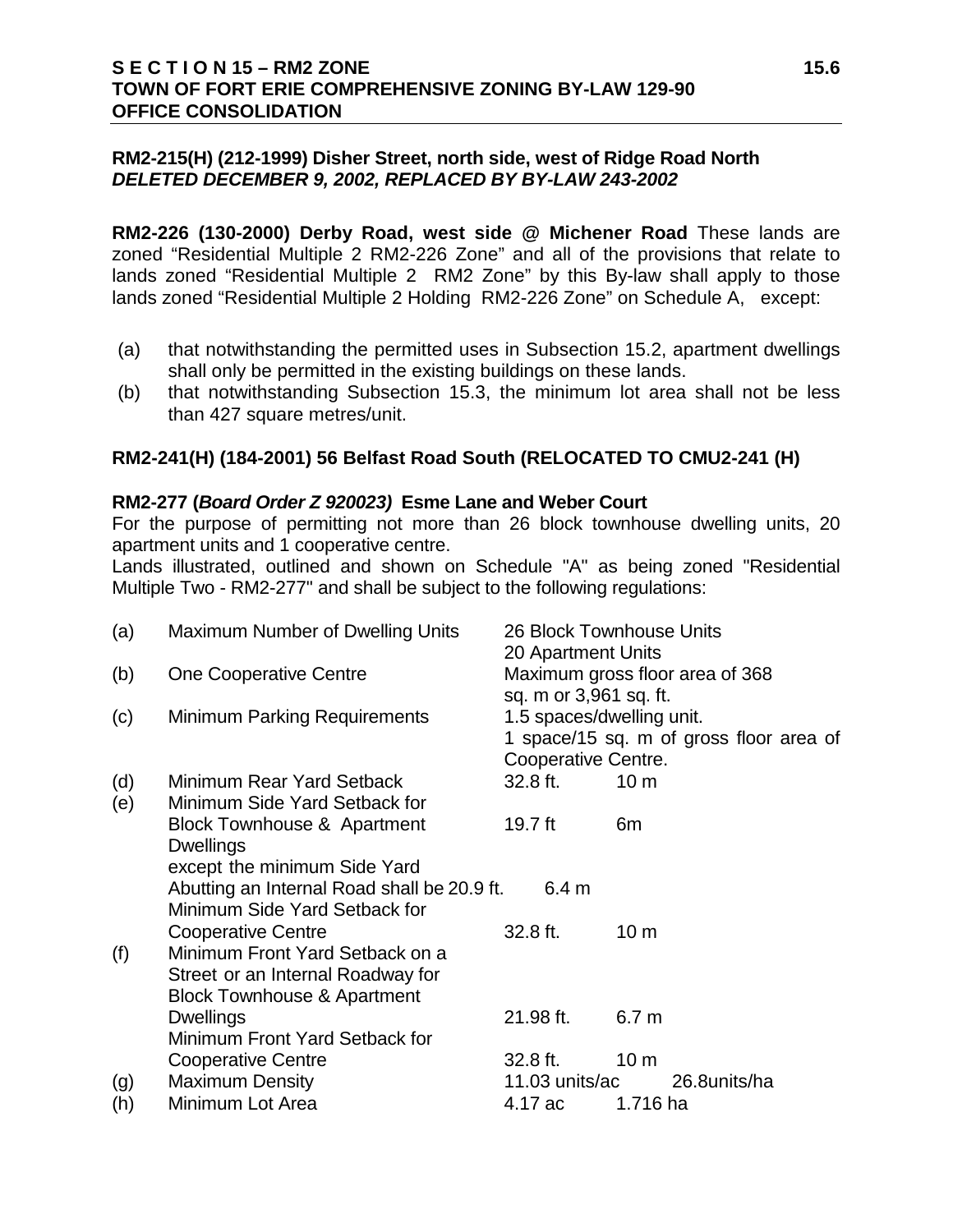#### **S E C T I O N 15 – RM2 ZONE 15.7 TOWN OF FORT ERIE COMPREHENSIVE ZONING BY-LAW 129-90 OFFICE CONSOLIDATION**

| (i) | Minimum Lot Frontage               | 275 ft.     | 83.82 m          |
|-----|------------------------------------|-------------|------------------|
| (j) | <b>Maximum Building Height</b>     | 2 storeys   |                  |
| (k) | Minimum Floor Area                 | 549 sq. ft. | $51.0$ sq.m      |
| (1) | Any face of one Townhouse shall be |             |                  |
|     | no closer to any side of           |             |                  |
|     | another Townhouse than             | $29.5$ ft.  | 9 <sub>m</sub>   |
|     | Any face of any Townhouse shall be |             |                  |
|     | no closer to any face of           |             |                  |
|     | another Townhouse than             | 49.2 ft.    | 15 <sub>m</sub>  |
|     | Any side of one Townhouse shall be |             |                  |
|     | no closer to any side of           |             |                  |
|     | another Townhouse than             | $29.5$ ft.  | 9 <sub>m</sub>   |
| (m) | Minimum Landscaped Area            | 50%         |                  |
| (n) | <b>Planting strip</b>              | 4.9 ft.     | 1.5 <sub>m</sub> |
| (0) | Maximum number of Townhouse        |             |                  |
|     | Units in a row                     | 6           |                  |

#### **RM2-331(H) (10-05) 672 Edgemere Road at Helena Street**

These lands are zoned Residential Multiple 2 Holding RM2-331(H) Zone, and all of the provisions of By-law 129-90 as amended that relate to lands zoned Residential Multiple 2 RM2 Zone by this by-law shall apply to those lands zoned Residential Multiple 2 Holding RM2-331(H) Zone on the attached Schedule A subject to the following special provisions:

a) Notwithstanding the requirements of Subsection 15.3, the following special provisions shall apply:

-Minimum Lot Area: **134.7 square metres per unit** -Minimum Front Yard along Edgemere Road: **3.4 metres** -Minimum Interior Side Yard: **6.1 metres** -Maximum Building Height: **3 stories and not greater than 11.4 metres**

b) Notwithstanding the requirements of Subsection 6.20(I), the parking area along Helena Street shall be permitted to be within 0m of the street line and the parking area along Floyd Place shall be permitted to be located within 1.5m of the street line.

#### **RM2-414(H) (139-09) 33 Princess Street**

These lands are zoned Residential Multiple 2 Holding RM2-414(H) Zone, and all of the provisions of By-law No. 129-90 as amended that relate to lands zoned Residential Multiple 2 RM2 Zone by this by-law shall apply to those lands zoned Residential Multiple 2 Holding RM2- 414 (H) Zone on Schedule A subject to the following special provisions:

- a) that notwithstanding the requirements of Subsection 15.3:
	- i) the minimum front yard setback shall not be less than 2.7 metres;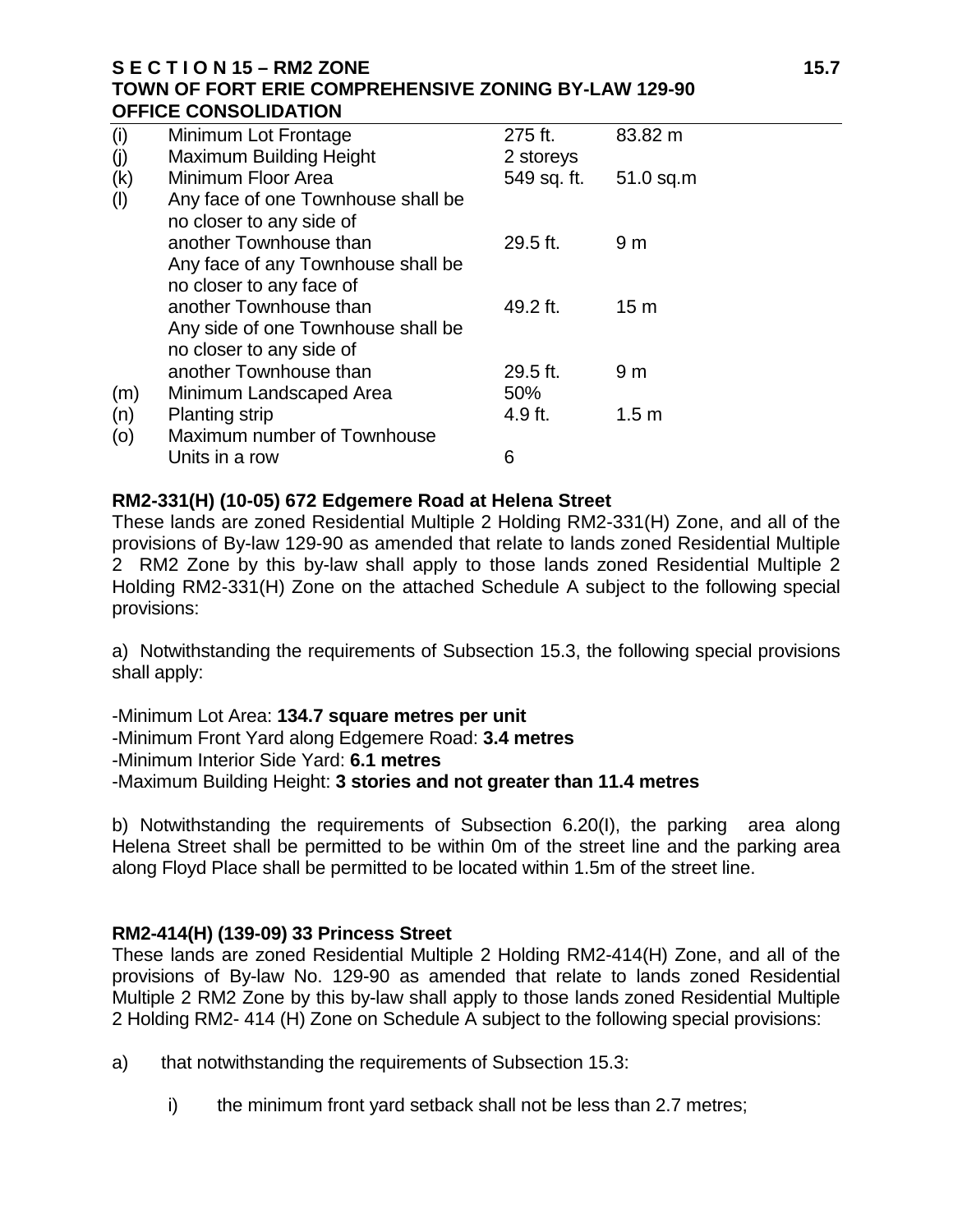#### **S E C T I O N 15 – RM2 ZONE 15.8 TOWN OF FORT ERIE COMPREHENSIVE ZONING BY-LAW 129-90 OFFICE CONSOLIDATION**

- ii) the minimum exterior side yard abutting Princess Street should not be less than 3.29 metres;
- iii) the minimum exterior side yard abutting John Street should not be less than 1.2 metres;
- iv) the minimum rear yard setback shall not be less than 4.52 metres;
- v) the maximum building height shall not be greater than 3 storeys;
- vi) the minimum landscape area shall not be less than 10%; and
- vii) the minimum lot area shall not be less than 107 square metres per unit.
- b) that notwithstanding the requirements of Subsection 6.20(I) the parking area shall not be closer than 1.5 metres to a street line and 1.16 meters to the rear lot line.

# **RM2-417 (102-210) West Jarvis Residential Revitalization Zone**

These lands are zoned "Residential Multiple 2 Holding RM2-417(H) Zone" and all of the provisions that relate to lands zoned "Residential Multiple 2 RM2 Zone" by this by-law shall apply to those lands zoned "Residential Multiple 2 Holding RM2-417(H) Zone on the attached Schedule A-1 subject to the following special provisions:

- a) The Holding provision shall not be lifted, nor shall the subject lands be used for residential purposes until:
	- all required environmental studies have been completed, and a plan for any required site remediation has been submitted to and approved by the appropriate regulatory agencies, and;
	- A Site Plan Agreement pursuant to Section 41 of The Planning Act has been entered into between the developer and /or property owner and the Municipality.

## **RM2-422 (102-10) Bridgeburg Residential Intensification Area**

These lands are zoned "Residential Multiple 2 RM2-422 Zone" and all of the provisions that relate to lands zoned "Residential Multiple 2 RM2 Zone" by this by-law shall apply to those lands zoned "Residential Multiple 2 RM2-422 Zone" on the attached Schedule A-7 subject to the following special provisions:

- a) Notwithstanding the requirements of Subsection 15.3, the maximum building height of a building in this zone shall be four (4) stories.
- b) The overall density for this zone shall be a minimum of 25 units/gross hectare and a maximum of 50 units/gross hectare.

## **RM2-423 (102-10) Horton Residential Revitalization Area**

These lands are zoned "Residential Multiple 2 Holding RM2-423(H) Zone" and all of the provisions that relate to lands zoned "Residential Multiple 2 RM2 Zone" by this by-law shall apply to those lands zoned "Residential Multiple 2 Holding RM2-423(H) Zone" on the attached Schedule A-9 subject to the following special provisions: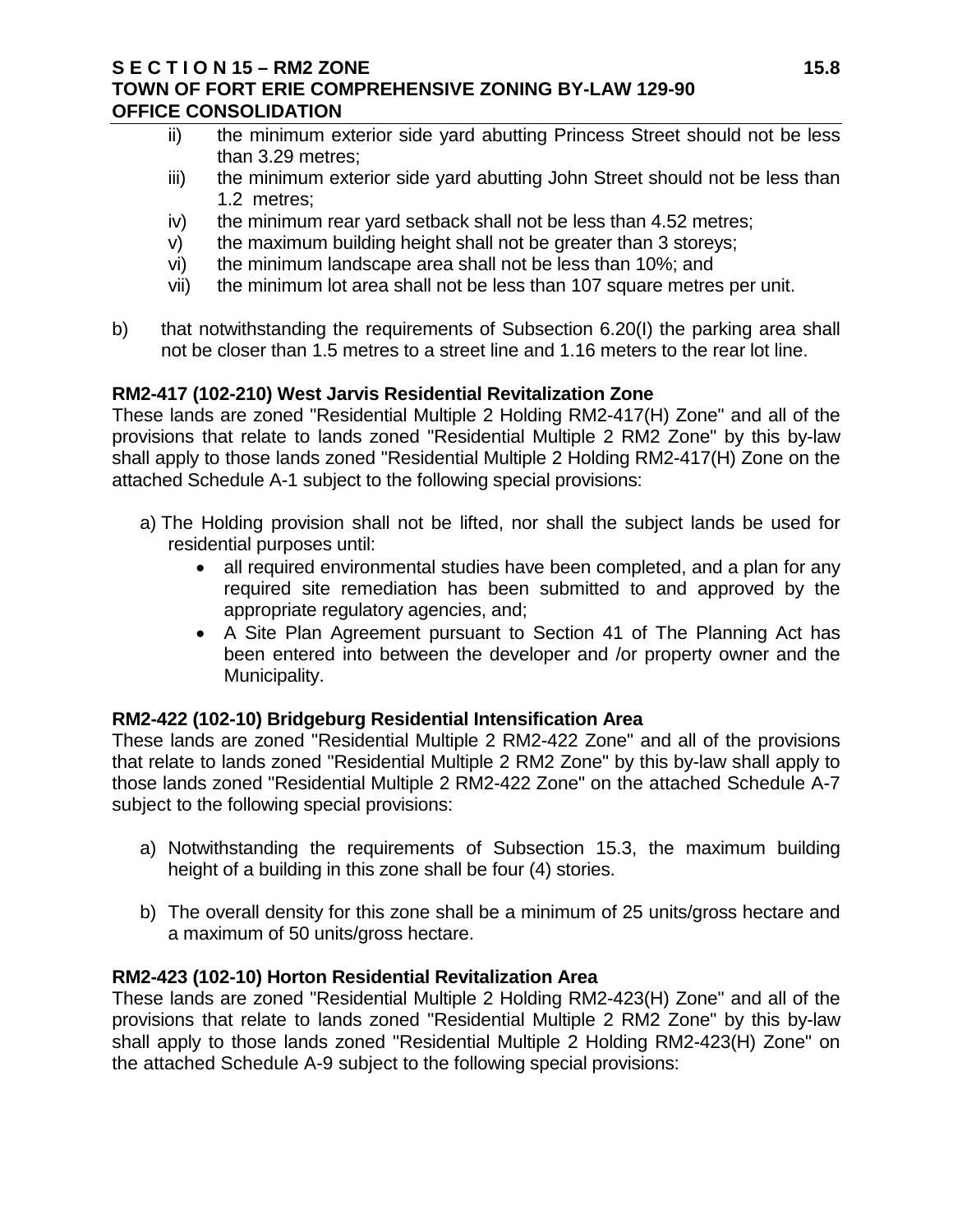#### **S E C T I O N 15 – RM2 ZONE 15.9 TOWN OF FORT ERIE COMPREHENSIVE ZONING BY-LAW 129-90 OFFICE CONSOLIDATION**

- a) Notwithstanding the requirements of Subsection 15.2, uses permitted under Section 14.2 shall also be permitted in this zone, and the requirements of Section 14.3, 14.4, 14.5, 14.6 and 14.7 shall apply to such uses.
- b) Notwithstanding the requirements of Subsection 15.3, the maximum building height of a building in this district shall be six (6) stories.
- c) Local Commercial uses shall be permitted in accordance with Subsection 19.2.
- d) The overall residential density for this district shall be a minimum of 25 units/gross hectare and a maximum of 50 units/gross hectare.
- e) The Holding provision shall not be removed from any lands in this zone, nor shall any lands within this zone be used for residential purposes until:
	- i. all required environmental studies have been completed, and a plan for any required site remediation has been submitted to and approved by the appropriate regulatory agencies, and;
	- ii. a Land Use Compatibility Study has been submitted to and approved by the Regional Municipality of Niagara, and;
	- iii. a Site Plan Agreement pursuant to Section 41 of The Planning Act has been entered into between the developer and/or property owner and the Municipality.

#### **RM2-425(H) 40 Jennet Street**

These lands are zoned Residential Multiple 2 Holding RM2-425(H) Zone, and all of the provisions of By-law No. 129-90 as amended that relate to lands zoned Residential Multiple Holding RM2-423(H) Zone by this by-law shall apply to those lands zoned Residential Multiple 2 Holding RM2-425(H) Zone on the attached Schedule A subject to the following special provisions:

- a) Notwithstanding the requirements of the "RM2-423(H) Zone", the following additional uses shall be permitted while the Holding (H) Zone provisions are applied to the property, but only within buildings existing at the date of passing of this By-law:
	- i. storage and warehousing
	- ii. office uses
	- iii. assembly of goods and materials
	- iv. forging processes excluding those involving a drop forge

In addition to the above, outside storage is permitted provided it is screened from view from any street bordering the property.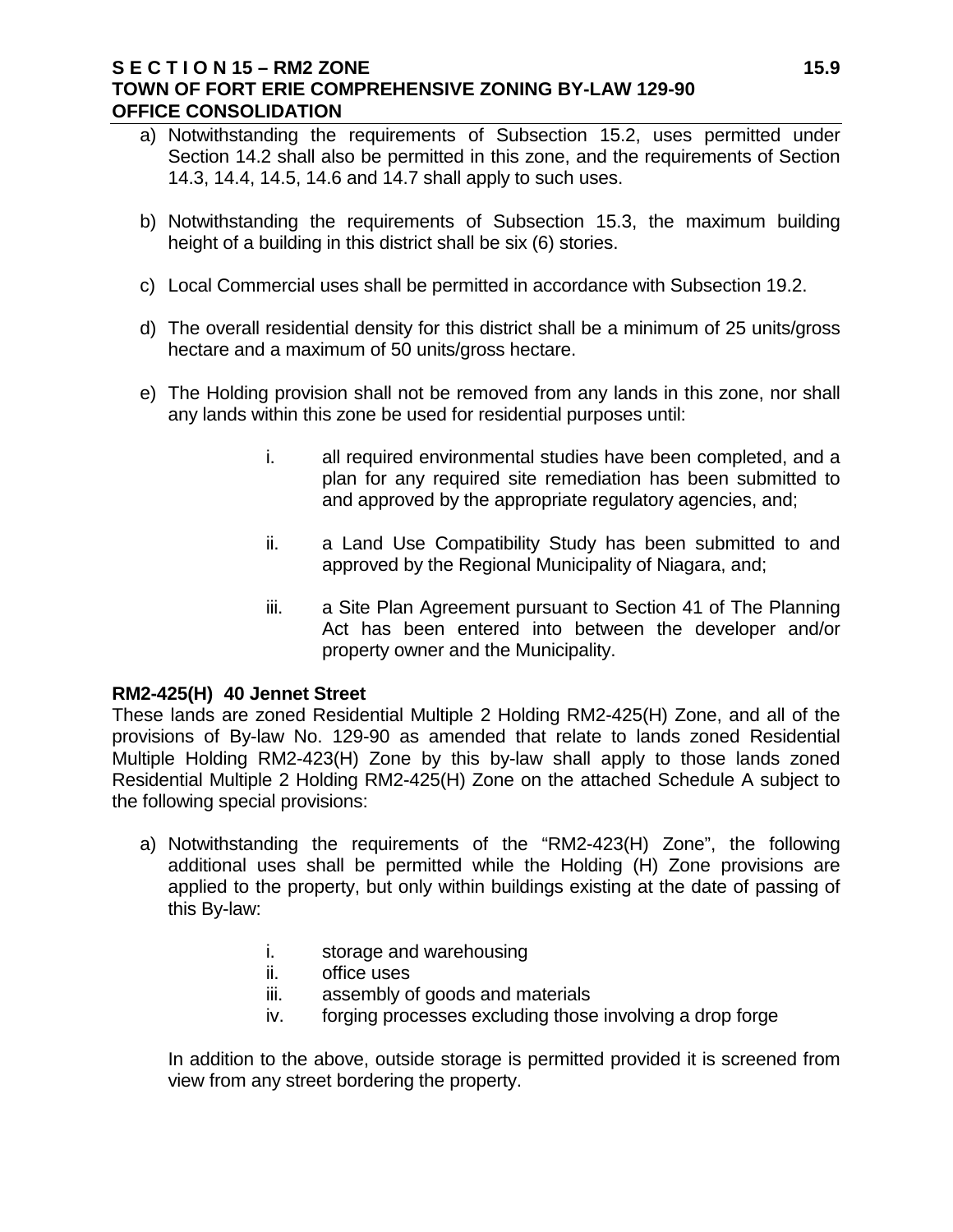#### **S E C T I O N 15 – RM2 ZONE 15.10 TOWN OF FORT ERIE COMPREHENSIVE ZONING BY-LAW 129-90 OFFICE CONSOLIDATION**

- b) The uses permitted under paragraph a) above shall be subject to the regulations of Section 27 of Zoning By-law 129-90. In addition, the expansion and intensification of uses within existing buildings, as well as the establishment of any new uses, shall demonstrate compliance with Ministry of the Environment Guideline D6 and shall require approval of a Site Plan Agreement pursuant to Section 41 of the Planning Act with respect to landscaping and stormwater management within one (1) year of the approval of the Bridgeburg Secondary Plan by Town Council.
- c) The Holding provision related to the residential development of this property shall not be removed from any lands in this zone, nor shall any lands within this zone be used for residential purposes until:
	- i. all required environmental studies have been completed, and a plan for any required site remediation has been submitted to and approved by the appropriate regulatory agencies, and;
	- ii. a Land Use Compatibility Study has been submitted to and approved by the Regional Municipality of Niagara, and;
	- iii. a Site Plan Agreement pursuant to Section 41 of the Planning Act has been entered into between the developer and/or property owner and the Municipality.

#### **RM2-429(H) (103-10) 465 and 469 Central Avenue**

These lands are zoned Residential Multiple 2 Holding RM2-429(H) Zone, and all of the provisions of By-law No. 129-90 as amended that relate to lands zoned Residential Multiple Holding RM2-423(H) Zone by this by-law shall apply to those lands zoned Residential Multiple 2 Holding RM2-429(H) Zone on the attached Schedule A subject to the following special provisions:

- a) Notwithstanding the requirements of the "RM2-423(H) Zone", the lands located at 465 Central Avenue described as ARN 2703-010-047-02800-0000 and lands located at 469 Central Avenue described as ARN 2703-010-047-02805-0000 may also be used for commercial uses as described in Section 25 of By-law 129-90 while the Holding (H) Zone is applied to the lands.
- b) The uses permitted in paragraph a) above shall be subject to the regulations of Section 25 of Zoning By-law 129-90.
- c) The Holding provision shall not be removed from any lands in this zone, nor shall any lands within this zone be used for residential purposes until:
	- iv. all required environmental studies have been completed, and a plan for any required site remediation has been submitted to and approved by the appropriate regulatory agencies, and;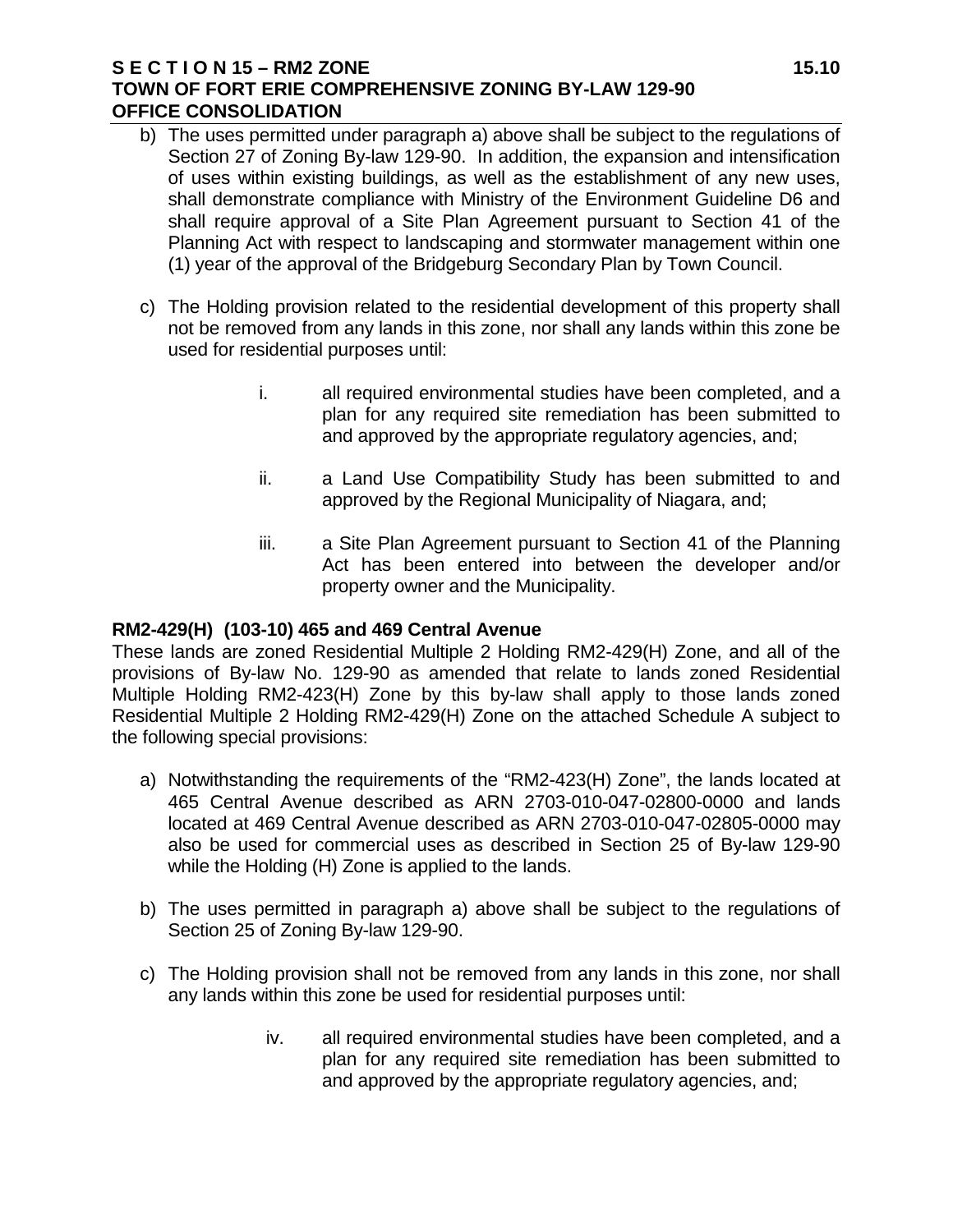#### **S E C T I O N 15 – RM2 ZONE 15.11 TOWN OF FORT ERIE COMPREHENSIVE ZONING BY-LAW 129-90 OFFICE CONSOLIDATION**

- v. a Land Use Compatibility Study has been submitted to and approved by the Regional Municipality of Niagara, and;
- vi. a Site Plan Agreement pursuant to Section 41 of the Planning Act has been entered into between the developer and/or property owner and the Municipality.

### **RM2-468 Northeast Corner Of Thunder Bay Road and Prospect Point Road and West of Maple Leaf Avenue (Ridgeway Shores Phase 2)**

These lands are zoned Residential Multiple 2 RM2-468 Zone, and all of the provisions of By-law No. 129-90 as amended that relate to lands zoned Residential Multiple 2 (RM2) Zone by this by-law shall apply to those lands zoned Residential Multiple 2 RM2-468Zone on Schedule A subject to the following special provisions:

- a) In addition to the list of Permitted Uses in Section 15.2 the lands shown on Appendix 1 shall also permit single detached dwellings, semi-detached dwellings, duplexes, triplexes and townhouse dwellings.
- b) Notwithstanding the Zone Regulations in Section 15.3 and Section 15.5, all dwellings shall be subject to the following special provisions:
	- i) Minimum distance between side of dwelling unit and property line 4.5 metres.
	- ii) Minimum distance between side of dwelling unit and municipal road allowance – 4.5 metres.
	- iii) Minimum distance between side of dwelling unit to property line where the property line abuts the Open Space OS-471 Zone – 1.5 metres.
- c) Townhouse dwellings shall be subject to the regulations of Section 14.3 except for the following special provisions:
	- i) Minimum front yard –4 metres to the front face of the dwelling unit.
	- ii) Minimum interior side yard 1 metre from dwelling unit line.
	- iii) Minimum exterior side yard 2 metres from dwelling unit line.
	- iv) Minimum rear yard 3.9 metres from dwelling unit line.
	- v) Maximum building height 11 metres.
	- vi) Minimum landscaped area 35% for block townhouses.
	- vii) Maximum lot coverage 45%.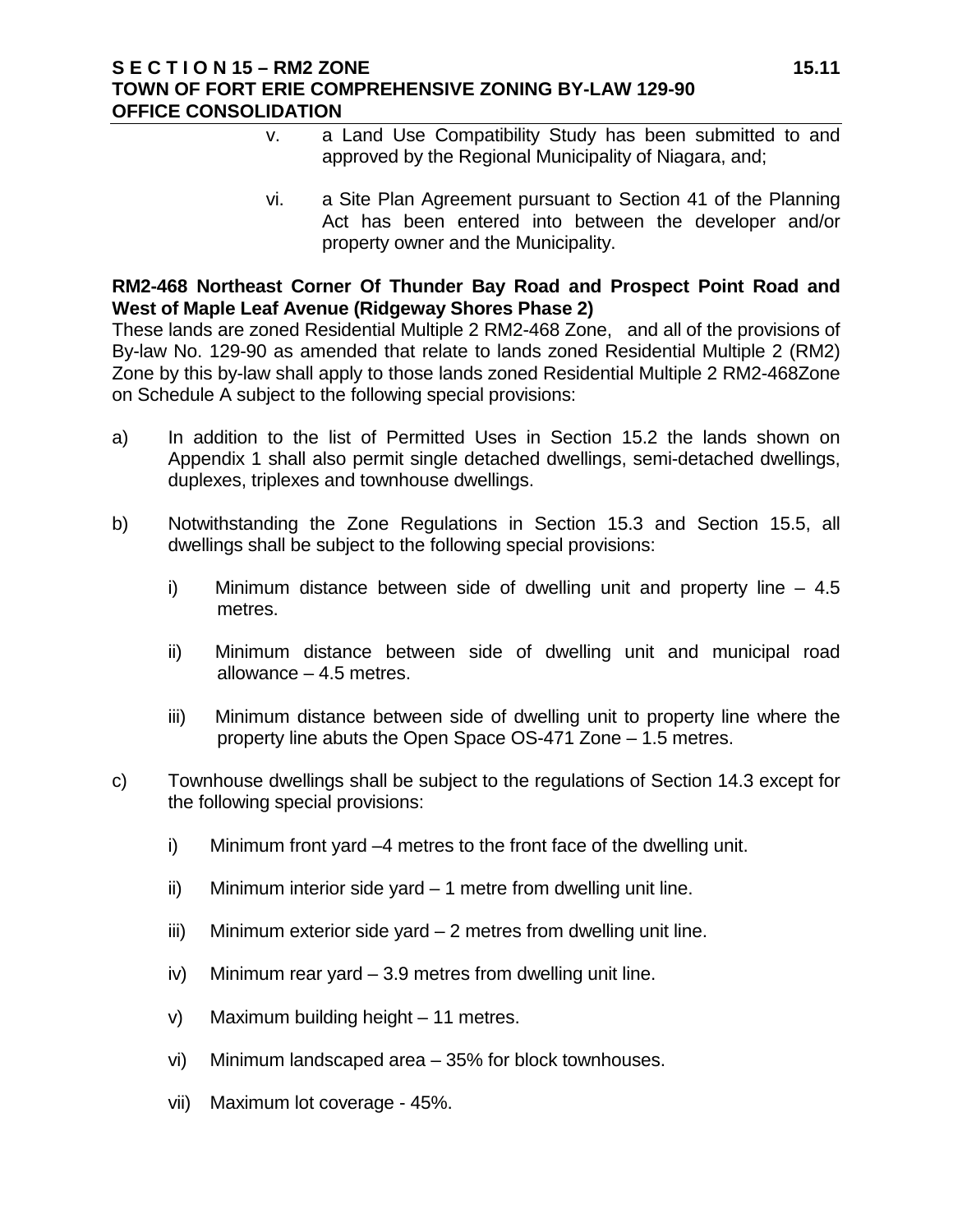#### **S E C T I O N 15 – RM2 ZONE 15.12 TOWN OF FORT ERIE COMPREHENSIVE ZONING BY-LAW 129-90 OFFICE CONSOLIDATION**

- viii) Planting strip not required where the boundary of an RM1 zone abuts an R1, R2 or R3 zone.
- d) Semi-detached dwellings shall be subject to the regulations of Section 13.4.
- e) Single detached dwellings shall be subject to the regulations of Section 11.3.
- f) Duplex dwellings shall be subject to the regulations of Section 13.5.
- g) Triplex dwellings shall be subject to the regulations of Section 14.7.

#### **RM2-517 (70-2015) - Stevensville Medium Density Areas (various)**

These lands are zoned "Residential Multiple 2 (RM2-517) Zone" and all of the provisions of By-law 129-90 as amended that relate to lands zoned "Residential Multiple 2 (RM2) Zone" by this by-law shall apply to those lands zoned "Residential Multiple 2 (RM2-517) Zone" subject to the following special provisions:

- a) In addition to the permitted uses set out in Section 15.2, a Nursing Home shall be a permitted use
- b) Notwithstanding Section 14.3, the following regulations shall apply:

Maximum Density: 50 units/ha. Minimum Density: 17 units/ha. Maximum Height: i) 3 Storeys ii) 12m

c) Where Home for the Aged or Nursing Home comprises the use on the site in whole or in part, the maximum density shall be 75 un/ha for the proportionate share.

#### **RM2-518 (70-2015) - 3801-3803 Main Street West, Stevensville**

These lands are zoned "Residential Multiple 2 (RM2-518) Zone" and all of the provisions of By-law 129-90 as amended that relate to lands zoned "Residential Multiple 2 (RM2) Zone" by this by-law shall apply to those lands zoned "Residential Multiple 2 (RM2-518) Zone " subject to the following special provisions:

a) Notwithstanding Section 15.3, the following regulations shall apply:

| Minimum Lot Frontage:           | 40m                |
|---------------------------------|--------------------|
| Minimum Lot Area:               | 314 sq.m. per unit |
| <b>Maximum Number of Units:</b> |                    |
| <b>Maximum Density:</b>         | 32 un/ha           |
| Maximum Height:                 | i) 3 Storeys       |
|                                 | ii)12m             |

b) Notwithstanding Section 5.99(b) access to the dwelling units may be through a common or separate entrance.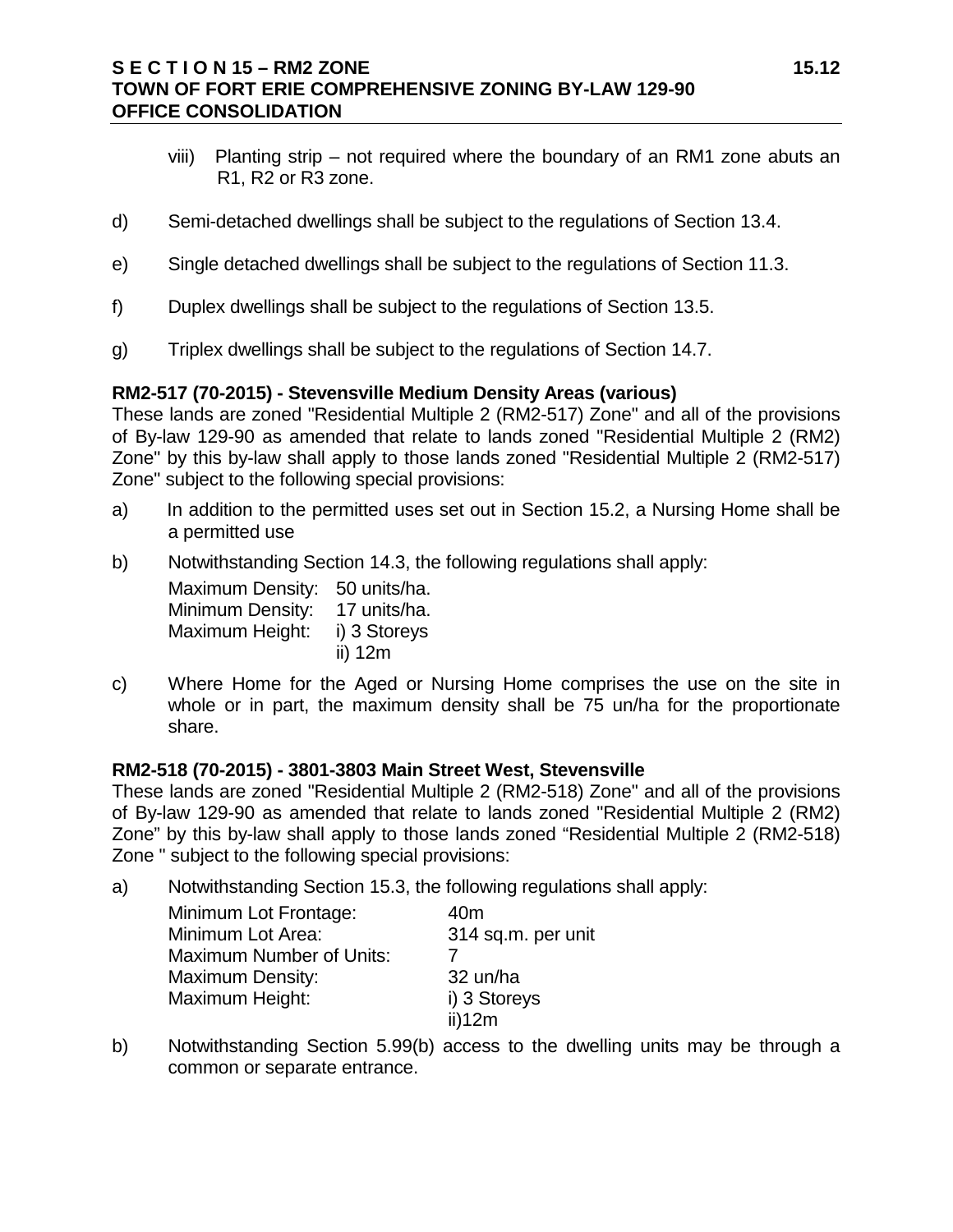#### **S E C T I O N 15 – RM2 ZONE 15.13 TOWN OF FORT ERIE COMPREHENSIVE ZONING BY-LAW 129-90 OFFICE CONSOLIDATION**

### **RM2-529 (70-2015) – West end of Paul Lane (0 Paul Lane)**

These lands are zoned "Residential Multiple 2 (RM2-529) Zone" and all of the provisions of By-law 129-90 as amended that relate to lands zoned "Residential Multiple 2 (RM2) Zone" by this by-law shall apply to those lands zoned "Residential Multiple 2 (RM2-529) Zone" in addition to the following special provision:

a) Notwithstanding Section 15.2 to the contrary, a residential dwelling would be permitted on a vacant lot of record subject to the provisions of Section 11.

**RM2-549 (35-2016) – 0 Black Creek Road – North Portion of parcel immediately south of Faith Reformed Church, between Netherby Road and Black Creek Road** These lands are zoned "Residential Multiple 2 (RM2-549) Zone" and all of the provisions of By-law 129-90 as amended that relate to lands zoned "Residential Multiple 2 (RM2) Zone" by this by-law shall apply to those lands zoned "Residential Multiple 2 (RM2-549) Zone" subject to the following provisions:

| a) Notwithstanding Section 15.3, the following regulations shall apply:   |                    |  |
|---------------------------------------------------------------------------|--------------------|--|
| Maximum Lot Area                                                          | 200 sq.m. per unit |  |
| Minimum Setback from Black Creek Road                                     | 15m                |  |
| Minimum Landscape Strip along Black Creek Road (except for driveways) 15m |                    |  |
| <b>Maximum Density</b>                                                    | 50 units/ha.       |  |
| <b>Minimum Density</b>                                                    | 17 units/ha.       |  |
| Maximum Height                                                            | 3 storeys (12m)    |  |

b) Where Home for the Aged or Nursing Home comprises the use on the site, the maximum density shall be 75 units/ha. and 135 sq.m. per unit for such use.

## **RM2-565 (104-2016) 223-227 Gilmore Road**

These lands are zoned "Residential Multiple 2 (RM2-565) Zone", and all of the provisions of By-law No. 129-90 as amended that relate to lands zoned "Residential Multiple 2 (RM2) Zone" by this by-law shall apply to those lands zoned "Residential Multiple 2 (RM2- 565) Zone" and shall be subject to the following provisions:

- a) Notwithstanding the zone Regulations for Apartment Dwellings and Assisted Living Houses in Section 15.3, apartment dwellings shall be subject to the following provisions:
	- i) Minimum front yard setback 0.41 metres
	- ii) Minimum interior side yard setback- 1.73 metres
	- iii) Minimum landscaped area 4%
	- iv) Minimum dwelling unit floor area 39 square metres
- b) Notwithstanding the zone Regulations for Minimum Distance between any abutting Residential Zone and Driving Lanes or Parking Areas in Section 15.4, 223-227 Gilmore Road shall be subject to the following provisions: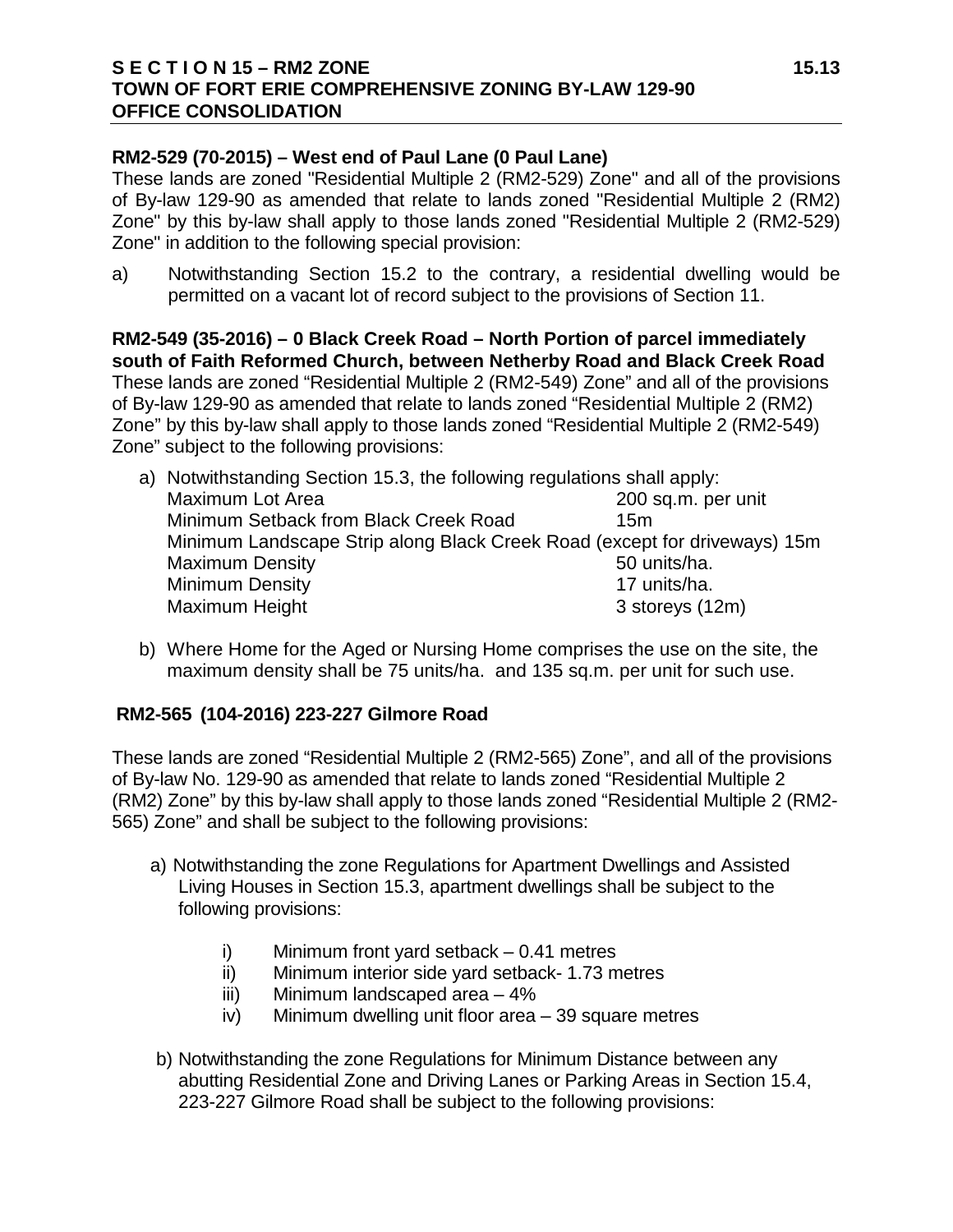#### **S E C T I O N 15 – RM2 ZONE 15.14 TOWN OF FORT ERIE COMPREHENSIVE ZONING BY-LAW 129-90 OFFICE CONSOLIDATION**

- i) No driving lane shall be closer than 0 metres to any lot line abutting any Residential Zone.
- ii) No parking area shall be closer than 0 metres to any lot line abutting any Residential Zone
- a. Notwithstanding the Regulations for Covered or Uncovered Porches, Balconies, Steps and Patios in Section 6.40, apartment dwellings shall be subject to the following provisions:
	- i) Minimum front yard setback to steps 0 metres
	- ii) Minimum interior side yard setback to steps 0.5 metres

## **RM2-579(H) (53-2017) Fort Erie Hills Subdivision**

These lands are zoned "Residential Multiple 2 Holding (RM2-579) (H) Zone" (Part 7), and all of the provisions of By-law No. 129-90 as amended that relate to lands zoned "Residential Multiple 2 (RM2) Zone" by this by-law shall apply to those lands zoned "Residential Multiple 2 Holding (RM2-579) (H) Zone shown as Part 7 on the attached Appendix "1" and shall be subject to the following provisions:

- a) Notwithstanding the "Regulations for apartment Dwellings and assisted living house" in Section 15.3, the permitted uses shall be subject to the following provisions:
	- i) Maximum building height 8 storeys
	- ii) Minimum Exterior Side Yard (Thompson and Phipps Street) -35 metres"

## **RM2-580 (H) (53-2017) Fort Erie Hills Subdivision**

These lands are zoned "Residential Multiple 2 Holding (RM2-580) (H) Zone" (Part 8), and all of the provisions of By-law No. 129-90 as amended that relate to lands zoned "Residential Multiple 2 (RM2) Zone" by this by-law shall apply to those lands zoned "Residential Multiple 2 Holding (RM2-580) (H) Zone", shown as Part 8 on the attached Appendix "1" and shall be subject to the following provisions:

- a) Notwithstanding the list of "Permitted Uses" in Section 15.2, the subject lands may also be used for a stormwater management facilities and/or pumping station.
- b) Notwithstanding the "Regulations for apartment dwellings and assisted living house" in Section 15.3, the permitted uses shall be subject to the following provision:
	- i) Maximum building height 6 storeys"

## **RM2-581 (H) (53-2017) Fort Erie Hills Subdivision**

These lands are zoned "Residential Multiple 2 Holding (RM2-581) (H) Zone" (Part 9), and all of the provisions of By-law No. 129-90 as amended that relate to lands zoned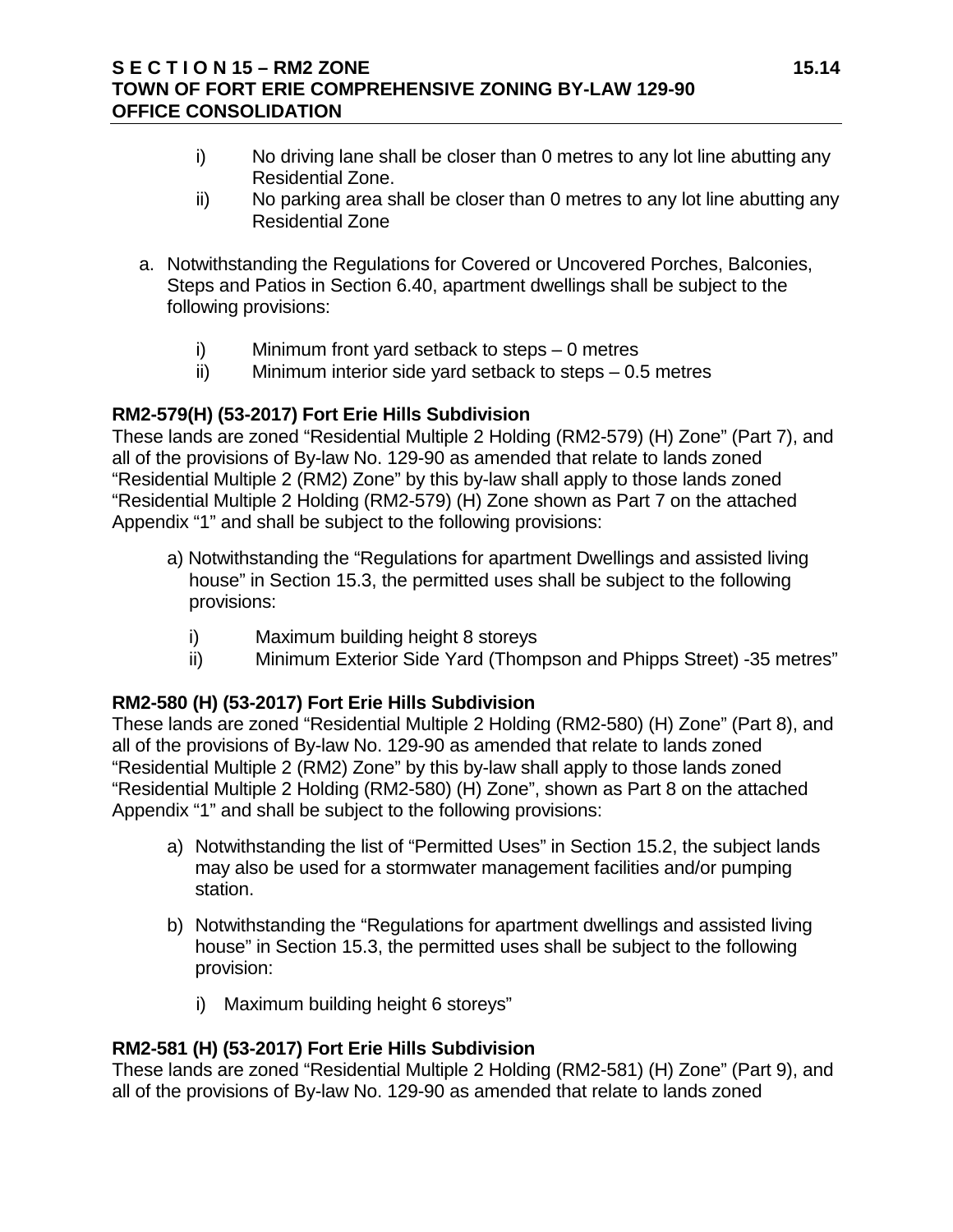#### **S E C T I O N 15 – RM2 ZONE 15.15 TOWN OF FORT ERIE COMPREHENSIVE ZONING BY-LAW 129-90 OFFICE CONSOLIDATION**

"Residential Multiple 2 (RM2) Zone" by this by-law shall apply to those lands zoned "Residential Multiple 2 Holding (RM2-581) (H) Zone, shown as Part 9 on the attached Appendix "1" and shall be subject to the following provisions:

- a) Notwithstanding the "Regulations for apartment dwellings and assisted living house" in Section 15.3, the permitted uses shall be subject to the following provision:
- i) Maximum building height 6 storeys

## **RM2-585 (78-2017) 21 Wintemute Street**

These lands are zoned "Residential Multiple 2 (RM2-585) Zone", and all of the provisions of By-law No. 129-90 as amended that relate to lands zoned "Residential Multiple 2 (RM2) Zone" by this by-law shall apply to those lands zoned "Residential Multiple 2 (RM2- 585) Zone" on the attached Appendix "1" and shall be subject to the following exceptions:

- a) Notwithstanding the Zone Regulations in Section 15.3, apartments shall be subject to the following special provisions.
	- i) Minimum front yard 3.17 metres
	- ii) Minimum Interior Side Yard- 3.29 metres
	- iii) Minimum Exterior Side Yard-3.42
	- iv) Minimum lot area 229 square metres per unit"
- b) Notwithstanding Definition 5.99 (b) "Dwelling, Apartment" shall mean:

**"DWELLING, APARTMENT"** means a dwelling containing 4 or more dwelling units accessible from a corridor system connecting with a common entrance from outside the dwelling, or from individual exterior entrances where the occupants of such units have the common right to use halls. stairs, elevators and yards, the said dwellings being located on a single lot with or without other dwellings, such lot being held and maintained under one ownership or under condominium ownership pursuant to The Condominium Act, 1998 as amended, or any successor legislation.

## **RM2-598 (2-2018) – 0 Gilmore Road (Southwest corner of Concession Rd. at Gilmore Rd.)**

These lands are zoned "Residential Multiple 2 (RM2-598) Zone" and all of the provisions of By-law 129-90 as amended that relate to lands zoned "Residential Multiple 2 (RM2) Zone" by this by-law shall apply to those lands zoned "Residential Multiple 2 (RM2-598) Zone" subject to the following provisions:

Notwithstanding Subsection 15.3 the following shall apply:

|    |                  | .                  |
|----|------------------|--------------------|
| a) | Minimum Lot Area | 290 sq.m. per unit |
|    |                  |                    |

- b) Minimum Front Yard 15m (to Gilmore)
- c) Minimum Side Yard 15m (to Rail ROW)
- d) Minimum Ext. Side Yard 6m (to Concession)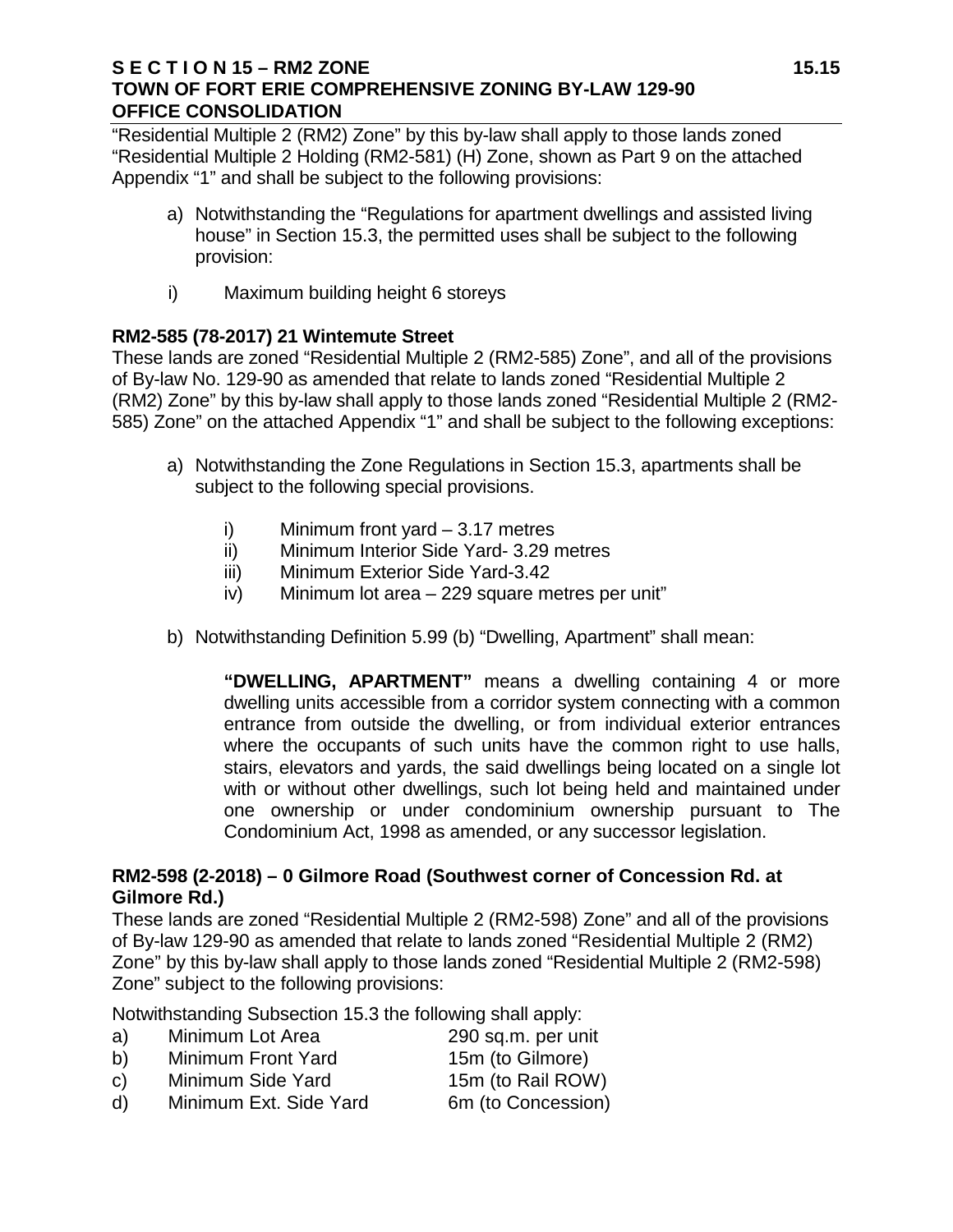#### **S E C T I O N 15 – RM2 ZONE 15.16 TOWN OF FORT ERIE COMPREHENSIVE ZONING BY-LAW 129-90 OFFICE CONSOLIDATION**

e) Minimum Rear Yard 30m (to southerly Property Line) f) Maximum Height 3 storeys

Notwithstanding Subsection 15.2, Street Townhouses and Block Townhouses may also be permitted subject to regulations of Subsection 14.3, except that:

- g) Maximum Lot Area 580 sq.m. per unit
- h) Minimum Setback to West Property Limit 15m

## **RM2-599 (2-2018) – 0 Lavinia St. and Southeast corner of Lavinia St. and Aberdeen St. (also a 0 Lavinia St. address)**

These lands are zoned "Residential Multiple 2 (RM2-599) Zone" and all of the provisions of By-law 129-90 as amended that relate to lands zoned "Residential Multiple 2 (RM2) Zone" by this by-law shall apply to those lands zoned "Residential Multiple 2 (RM2-599) Zone" subject to the following provisions:

Notwithstanding Subsection 15.3 the following shall apply:

- a) Minimum Frontage 21m
- b) Maximum Height 3 storeys

Notwithstanding Subsection 15.2, the follow uses may also be permitted:

- Fourplexes
- Street Townhouses
- Block Townhouses

Subject to regulations of Subsection 14.3, except that:

- g) Maximum Lot Area 290 sq.m. per unit
- h) Minimum Setback to West Property Limit 15m

# **RM2-600 (2-2018) – 190, 194, 198 and 202 Bertie St.**

These lands are zoned "Residential Multiple 2 (RM2-600) Zone" and all of the provisions of By-law 129-90 as amended that relate to lands zoned "Residential Multiple 2 (RM2) Zone" by this by-law shall apply to those lands zoned "Residential Multiple 2 (RM2-600) Zone" subject to the following provisions:

Notwithstanding Subsection 15.3 the following shall apply:

- a) Maximum Lot Area 316 sq.m. per unit
- b) Maximum Height 3 storeys

Notwithstanding Subsection 15.2, the follow uses may also be permitted:

- Street Townhouses
- Block Townhouses

Subject to regulations of Subsection 14.3, except that:

- c) Minimum Lot Area 220 sq.m. per unit
- d) Maximum Lot Area 240 sq.m. per unit

Notwithstanding Subsection 15.2, the follow uses may also be permitted:

- Single Detached
- Semi-Detached

Singles Subject to regulations of Subsection 13.4, except that:

e) Minimum Lot Area for singles on a private road 290 sq.m.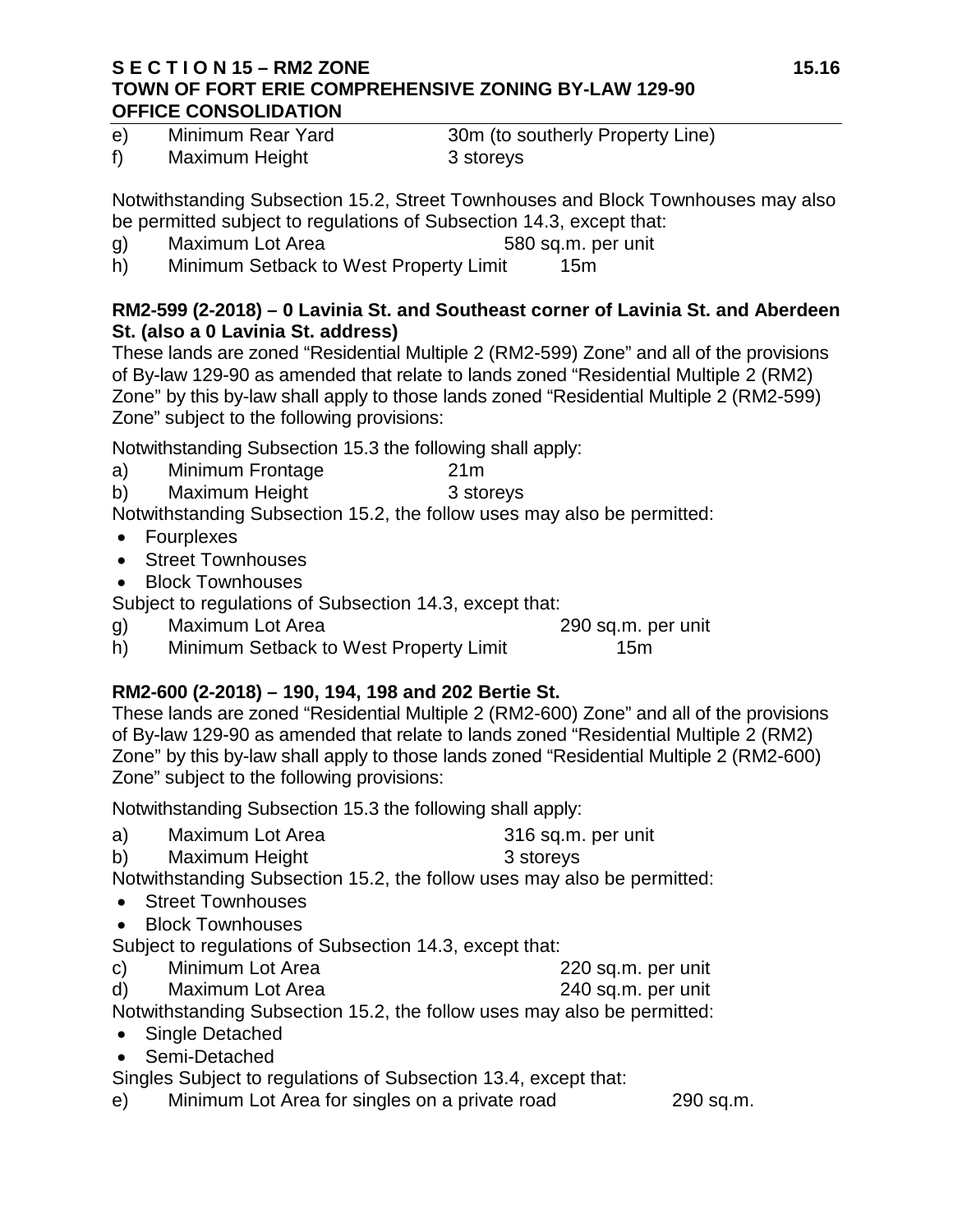#### **S E C T I O N 15 – RM2 ZONE 15.17 TOWN OF FORT ERIE COMPREHENSIVE ZONING BY-LAW 129-90 OFFICE CONSOLIDATION**

| f  | Minimum Rear Yard setback for singles on private road         | 6m        |
|----|---------------------------------------------------------------|-----------|
|    | Semis Subject to regulations of Subsection 12.3, except that: |           |
| g) | Minimum Lot Area for semi-detached on a private road          | 220 sq.m. |
| h) | Minimum Rear Yard setback for singles on private road         | 6m        |

## **RM2-601 (2-2018) – 223 Stanton St.**

These lands are zoned "Residential Multiple 2 (RM2-601) Zone" and all of the provisions of By-law 129-90 as amended that relate to lands zoned "Residential Multiple 2 (RM2) Zone" by this by-law shall apply to those lands zoned "Residential Multiple 2 (RM2-601) Zone" subject to the following provisions:

Notwithstanding Subsection 15.3 the following shall apply:

- a) Minimum Lot Frontage 30m
- b) Maximum Height 2 storeys
- c) Minimum Lot Area 195 sq.m. per unit

Notwithstanding Subsection 15.2, Street Townhouses and Block Townhouses may also be permitted subject to regulations of Subsection 14.3, except that:<br>d) Maximum Height 2

d) Maximum Height 2 storeys<br>
e) Minimum Lot Area for Townhouse on a private road 275 sq.m. per unit e) Minimum Lot Area for Townhouse on a private road

# **RM2-602 (2-2018) – 0 Goderich St. (n/w corner of Goderich St. and Queen St.)**

These lands are zoned "Residential Multiple 2 (RM2-602) Zone" and all of the provisions of By-law 129-90 as amended that relate to lands zoned "Residential Multiple 2 (RM2) Zone" by this by-law shall apply to those lands zoned "Residential Multiple 2 (RM2-602) Zone" subject to the following provisions:

Notwithstanding Subsection 15.3 the following shall apply:

- a) Minimum Lot Area 140 sq.m.per unit
- b) Minimum Front Yard 3.0m (to Goderich St.)<br>c) Minimum Side Yard 16m (from North Prope 16m (from North Property Line)
- 
- d) Minimum Ext. Side Yard 4.5m (to Queen St.)
- e) Minimum Rear Yard 9m (to westerly Property Line)
- f) Maximum Height 3 storeys Notwithstanding Subsection 6.20 the following shall apply:
- g) Resident Parking 1 space per unit (permitted in side or rear yard only)

## **RM2-603 (2-2018) – 25 Forsythe Street**

These lands are zoned "Residential Multiple 2 (RM2-603) Zone" and all of the provisions of By-law 129-90 as amended that relate to lands zoned "Residential Multiple 2 (RM2) Zone" by this by-law shall apply to those lands zoned "Residential Multiple 2 (RM2-603) Zone" subject to the following provisions:

Notwithstanding Subsection 15.3 the following shall apply:

- a) Minimum Lot Area 120 sq.m. per unit b) Minimum Front Yard 1.2m (to Forsythe St.)
- c) Minimum Ext. Side Yard 3.0m (to Waterloo St.)
- d) Maximum Height 3 storeys
-